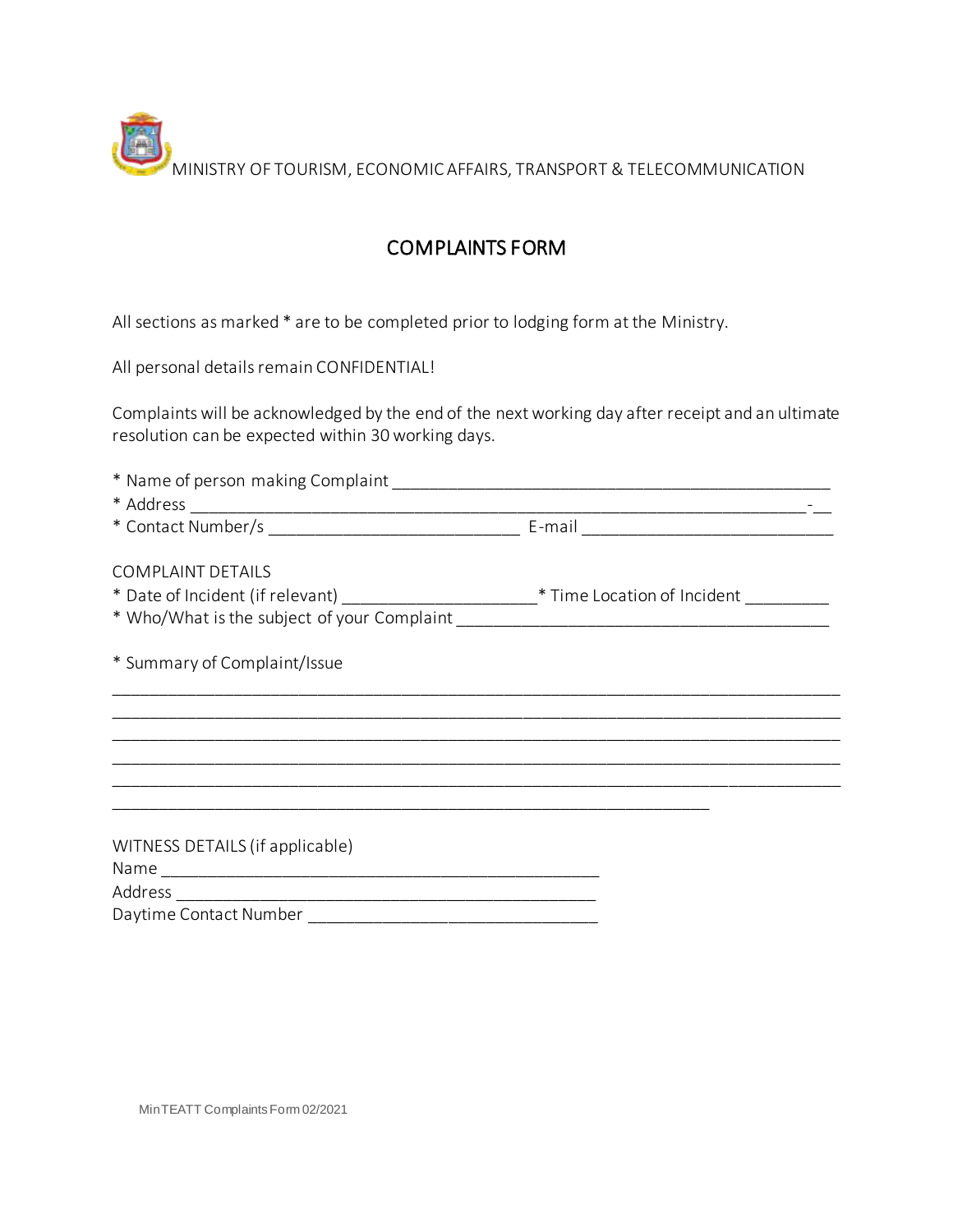COMPLAINT OUTCOME: As a result of making this complaint, is there any outcome you would like Yes No

| If yes, please provide details |
|--------------------------------|
|--------------------------------|

Upon signing this form, I agree that should legal proceedings be required I will APPEAR IN COURT AS A WITNESS TO GIVE EVIDENCE TO THE TRUTH OF THIS COMPLAINT

\_\_\_\_\_\_\_\_\_\_\_\_\_\_\_\_\_\_\_\_\_\_\_\_\_\_\_\_\_\_\_\_\_\_\_\_\_\_\_\_\_\_\_\_\_\_\_\_\_\_\_\_\_\_\_\_\_\_\_\_\_\_\_\_\_\_\_\_\_\_\_\_\_\_\_\_\_ \_\_\_\_\_\_\_\_\_\_\_\_\_\_\_\_\_\_\_\_\_\_\_\_\_\_\_\_\_\_\_\_\_\_\_\_\_\_\_\_\_\_\_\_\_\_\_\_\_\_\_\_\_\_\_\_\_\_\_\_\_\_\_\_\_\_\_\_\_\_\_\_\_\_\_\_\_

\* Complainant: \_\_\_\_\_\_\_\_\_\_\_\_\_\_\_\_\_\_\_\_\_\_\_\_\_\_\_\_\_\_\_\_ \_\_\_\_\_\_\_\_\_\_\_\_\_\_\_\_\_\_\_\_\_\_\_\_

Name & Signature Date

Lodge Complaints to:

By e-mail: TEATTcomplaints@sintmaartengov.org

Hand delivered: Deliver to General Affairs, Ground Floor, Government Building By mail: Ministry of TEATT, Government Building, Soualiga Blvd. 1, Philipsburg, St. Maarten

## TEATT OFFICE USE ONLY

INVESTIGATION DETAILS

Name of Person investigating incident \_\_\_\_\_\_\_\_\_\_\_\_\_\_\_\_\_\_\_\_\_\_\_\_\_\_\_\_\_\_\_\_\_\_\_\_\_\_\_\_\_\_\_\_\_\_

| $- \cdot$<br>Title | $+$ $   -$<br>LIAN <sub>2</sub><br>$\overline{A}$ | Date of Investigation |
|--------------------|---------------------------------------------------|-----------------------|
|                    |                                                   |                       |

\_\_\_\_\_\_\_\_\_\_\_\_\_\_\_\_\_\_\_\_\_\_\_\_\_\_\_\_\_\_\_\_\_\_\_\_\_\_\_\_\_\_\_\_\_\_\_\_\_\_\_\_\_\_\_\_\_\_\_\_\_\_\_\_\_\_\_\_\_\_\_\_\_\_\_\_\_ \_\_\_\_\_\_\_\_\_\_\_\_\_\_\_\_\_\_\_\_\_\_\_\_\_\_\_\_\_\_\_\_\_\_\_\_\_\_\_\_\_\_\_\_\_\_\_\_\_\_\_\_\_\_\_\_\_\_\_\_\_\_\_\_\_\_\_\_\_\_\_\_\_\_\_\_\_ \_\_\_\_\_\_\_\_\_\_\_\_\_\_\_\_\_\_\_\_\_\_\_\_\_\_\_\_\_\_\_\_\_\_\_\_\_\_\_\_\_\_\_\_\_\_\_\_\_\_\_\_\_\_\_\_\_\_\_\_\_\_\_\_\_\_\_\_\_\_\_\_\_\_\_\_\_

| Customer complaint acknowledged Date: |  | (within 1 day of receipt) |
|---------------------------------------|--|---------------------------|
|---------------------------------------|--|---------------------------|

Investigation Details \_\_\_\_\_\_\_\_\_\_\_\_\_\_\_\_\_\_\_\_\_\_\_\_\_\_\_\_\_\_\_\_\_\_\_\_\_\_\_\_\_\_\_\_\_\_\_\_\_\_\_\_\_\_\_\_\_\_\_\_

MinTEATT Complaints Form 02/2021